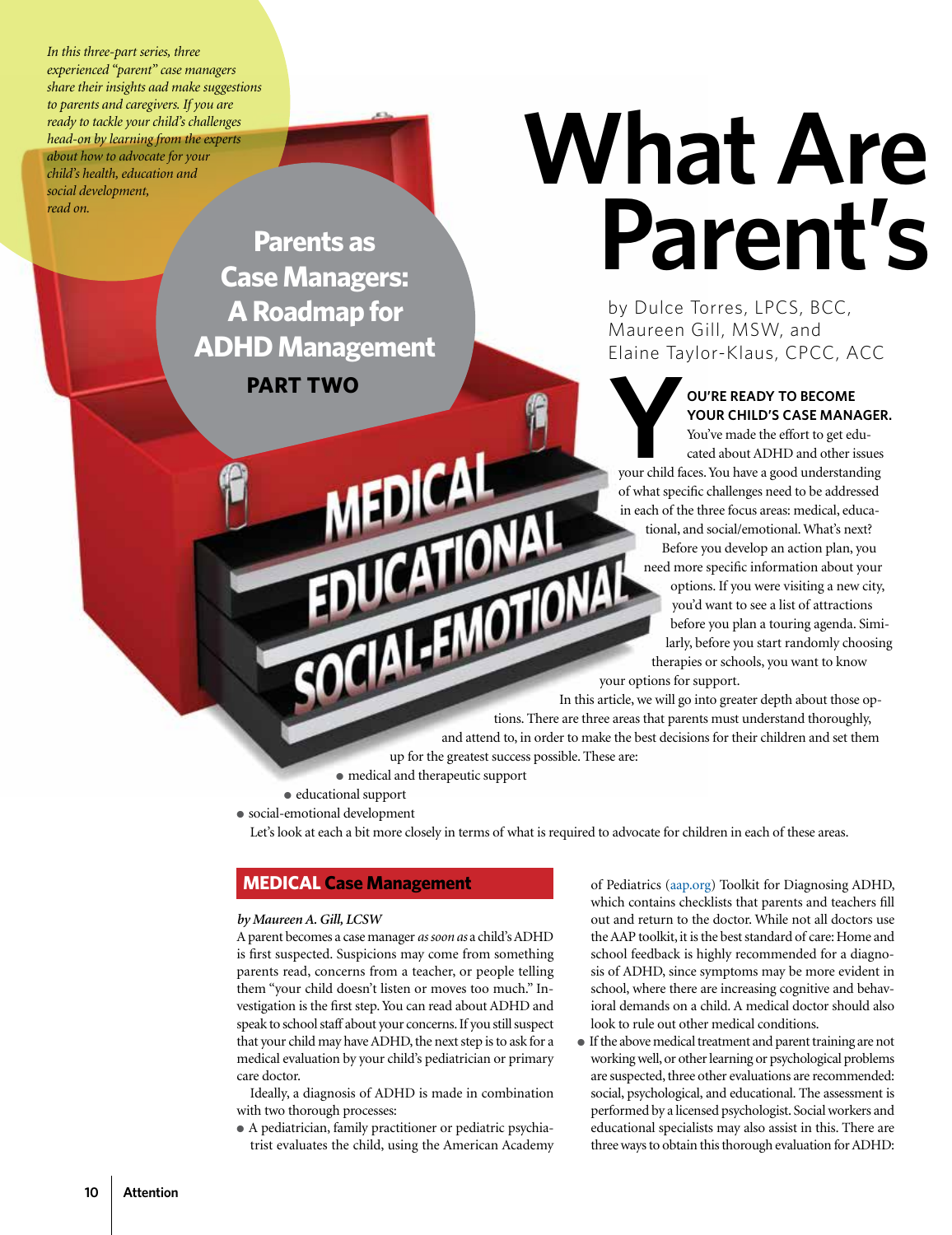# **What Are theTools in a**  Tool Box?

- Insurance *may* pay for private psychological testing, as ADHD is considered a medical/emotional diagnosis. However, social/family evaluations and educational testing are not covered by insurance and must be paid for privately.
- A child having *significant* problems in school may meet state guidelines to have a school screening. The school's social, psychological, and educational testing can be used in conjunction with the medical evaluation by the doctor for diagnosis.
- Some states have state-supported developmental centers that will do this extensive testing and evaluation for families at no cost, or sliding scale. Your school systems' parent resource center, county community service board, or Parent2Parent USA (p2pusa.org) can tell you if there is a center in your area.

### **Treatment options**

Once your child/teen is diagnosed, what is the next step? Get support, as there are many options to help you. One of the biggest mistakes parents make is that they do not take advantage of outside resources to assist them. Some of the help is free, some is covered by insurance, and some is private pay. Knowledgeable community and school professionals can help you find financial or state assistance to get services for parents and children.

The following are important resources for parent case managers to know about:

- **ADHD education, parent training, and parent coaching**. It is critical that parents educate themselves about the ramifications of ADHD for their home life, their child's social well being, and for success in school. Organizations like CHADD provide education about ADHD and services that parents need to know about. Local ADHD professionals and school programs, and parent coaching organizations can work directly with parents to increase their skills. Books, workshops, conferences, and support groups are also ways parents can increase their competency as ADHD parent case managers.
- **Medical treatment—medication**. ADHD is a neurobiological disorder and research has shown that medication is a very effective treatment. Medication can help the dopamine system in the brain function properly in such areas as attention, concentration, and emotional control. A parent's role as a case manager is critical when medication is started, as finding the correct medication can be complicated; it is individually determined, and dosages are not calibrated by weight. Medication rating

checklists are recommended to evaluate for medication effectiveness, especially in school. Medication trials can be very difficult times for parent case managers, but are important for future success. Medicating ADHD is a complicated process and is best prescribed by a pediatric psychiatrist, developmental pediatrician, or a pediatrician with in-depth knowledge of ADHD and medications.

- **Behavioral interventions, social skills training, and rehabilitation services.** Parents coordinate all services that their children or teens need, including some basic programs like:
	- **Behavior management.** Behavioral issues can be a major problem for some children with ADHD. Some children are very aggressive or may be overly anxious or have poor emotional control. Parents can learn special ADHD behavioral techniques to help their children. These services tend to be provided by psychologists, social workers, therapists, and counselors.
	- **Social skills training**. Some parents find it useful for their children to attend social skills training groups. Children with ADHD may not be conscious of how their behavior affects others. These groups help them learn and practice social interactions for home and school.
	- **Rehab services.** ADHD is a neurobiological disorder and some children may have communication problems or issues with coordination or with physical activities. Referral to physical, occupational, or speech therapists may be needed. These services can be accessed in school or in the community.

The practitioners mentioned above can provide great support for parents who actively seek understanding and assistance. But the medical arena is not the only area where a parent is called upon to manage a broad range of complex decisions. School tends to be another challenging area for parent case managers. During the week, children actually spend more waking hours at school than at home. The next section offers some tips for *how to navigate* a successful experience at school.

### **EDUCATIONAL Case Management**

### *by Dulce Torres, LPC-S, BCC*

They noticed something at school. You are told your child is constantly fidgeting in class, talking excessively, always spacy, daydreaming, bumping into others in line, or joking too much. You begin to realize that you see

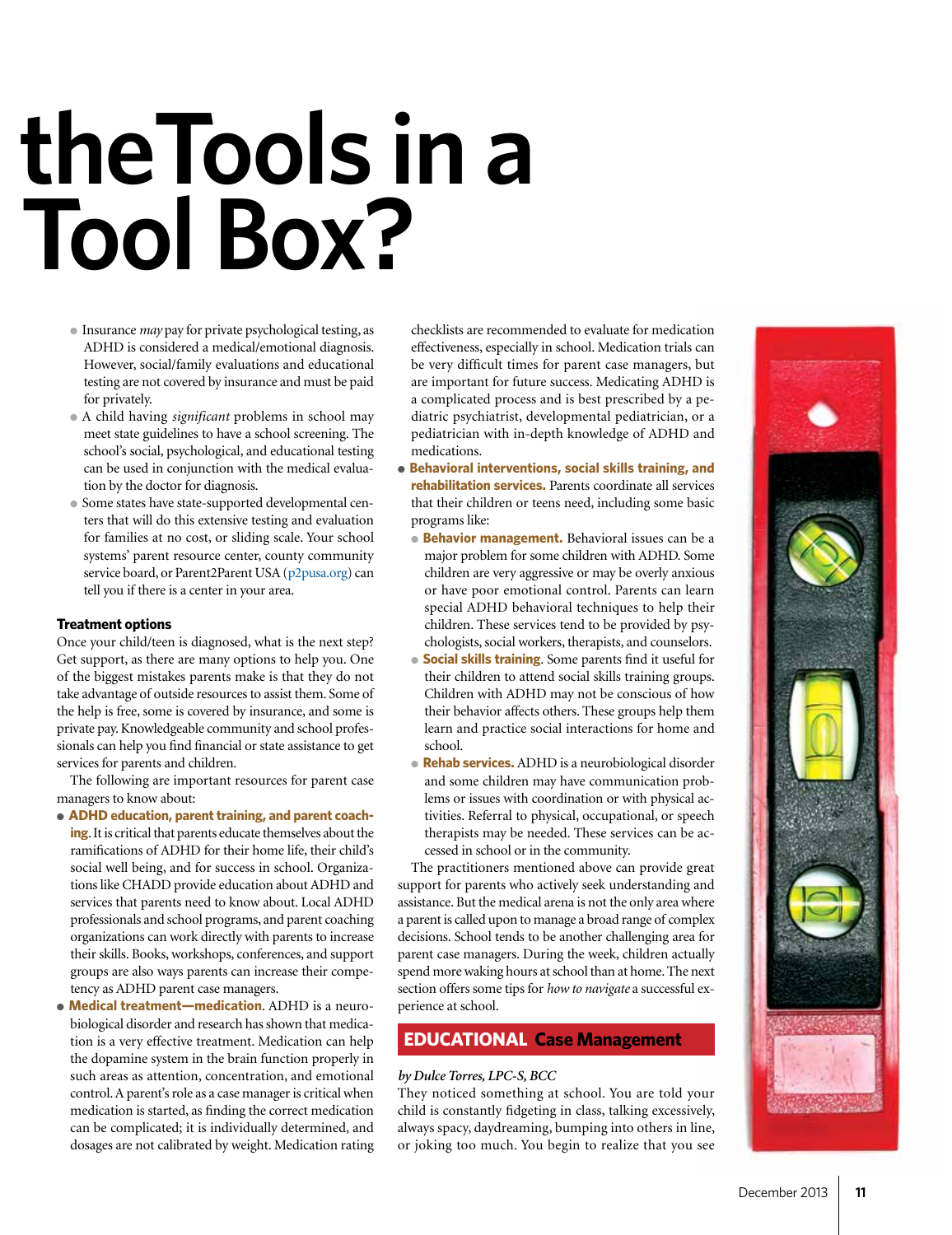

### **Helpful Websites**

**aap.org—American Academy of Pediatrics**, Toolkit for Diagnosing ADHD

**aamft.org**—**American Association for Marriage & Family Therapy**, To locate a therapist

**adhdcoaches.org**—**ADHD Coaches Organization**, To locate an ADHD coach

**adhdpartnership.com**—**ADHD Partnership**, Education about ADHD and advocacy training

**apa.org**—**American Psychological Association**, To locate a psychologist

**chadd.org**—**Children and Adults with Attention-Deficit/Hyperactivity Disorder**, Information and support for people affected by ADHD

**counseling.org**—**American Counseling Association,** To locate a professional counselor

**edgefoundation.org**—**Edge Foundation**, To locate an ADHD coach

**help4adhd.org**—**National Resource Center on ADHD**, Information about ADHD **impactadhd.com**—**ImpactADHD**, Parent coaching **khanacademy.org**—**Khan Academy**, Tutoring **nasw.org**—**National Association of Social Workers**, To locate a social worker

**nichcy.org**—**National Dissemination Center for Children with Disabilities**, Information and resources on children with disabilities, RtI, etc.

**p2pusa.org**—**Parent to Parent USA**, Emotional and informational support for families of children who have special needs

**schoolcounselor.org**—American School Counselor Association, Information and resources

**wrightslaw.com**—**WrightsLaw**, Information about special education law, education law, and advocacy for children with disabilities

some of these behaviors at home as well. At some moment you understand that something is different. You guide your child through the diagnostic process, and now you know you're dealing with ADHD. Now, it's time to focus on school, where the challenges are getting on the way of your child's education.

How can you help your child be successful in school?

- Start by creating a binder for all communication between school and home. Train yourself to write things down. Logs, calendars, and journals are simple tools that can help you get started. Keep copies of all letters, reports, consents forms and any other documentation, including some examples of your child's work.
- Ask your child's teacher for assistance. Find out what interventions have already been put in place, and how are they keeping track of the progress.
- Learn more about advocating for your child through Parent to Parent, Teacher to Teacher, or ADHDPartnership.com.
- Become familiar with the Response to Intervention (RtI) process, and find out when it starts. RtI is a multi-tiered service delivery model used when academic and behavioral concerns are first identified. Federal mandate requires that schools put this proactive model of instruction into place, allowing all students to receive effective instructional and behavioral interventions in the general education setting. (Refer to your state education agency for more details).

#### **Getting the support your child needs at school (i.e., your rights)**

- **Option 1**. If the Response to Intervention (RtI) in place is working, it may be all you need and there is no need to proceed with more complicated interventions.
- **Option 2**. If the RtI is not working—if progress is minimal or none, and the behaviors or the academics have not improved—then it's time to step things up a notch. The student needs more specific accommodations. In writing, parents request a meeting with the school to set up a 504 meeting (all requests need to be made in writing and signed by the parents and the school).
- **Option 3.** Section 504 is a civil rights law that prohibits discrimination against individuals with disabilities. Yes, ADHD is actually a disability. Section 504 ensures that the child with a disability has equal access to an

education. The child may receive accommodations and modifications; learn more at wrightslaw.com.

- **Option 4**. The Individuals with Disability Act (IDEA) states that all children have the right to receive a Free and Appropriate Public Education (FAPE). Students whose challenges continue to be a struggle may demonstrate that the disability adversely affects their educational performance. They can be evaluated by the school to determine eligibility for IDEA, indicating the need for special education in order to receive an appropriate education. If this is determined, the student will be provided with an Individualized Educational Plan (IEP).
- **Option 5**. A Functional Behavioral Assessment (FBA) is a strategy used to define a problem behavior, devise a plan to collect data, compare and analyze the data, formulate the hypothesis, develop and implement a behavior intervention plan and monitor the plan.
- **Option 6.** A Behavior Intervention Plan (BIP) is a set of strategies to teach a student more acceptable ways to get what they want by decreasing the number of occurrences of the misbehavior, increasing the expected behavior and addressing any repeated episodes of the misbehaviors. Students respond best to BIPs that use positive methods to encourage and teach appropriate behaviors.

### **The Cost of Diagnosing and Supporting ADHD**

ADHD IS A MEDICAL DISABILITY, and as with any medical condition, it has its costs. There are channels to get help, though. Scholarships are available for parent training and support, many practitioners offer a sliding scale, and a vast array of services are offered through the school system (in the United States).

Insurance will pay for some medical costs associated with getting a medical diagnosis and treatment, such as medical doctor/specialist visits or medication, but this varies depending on the insurance plan. Testing by psychologists or other nonphysicians and counseling are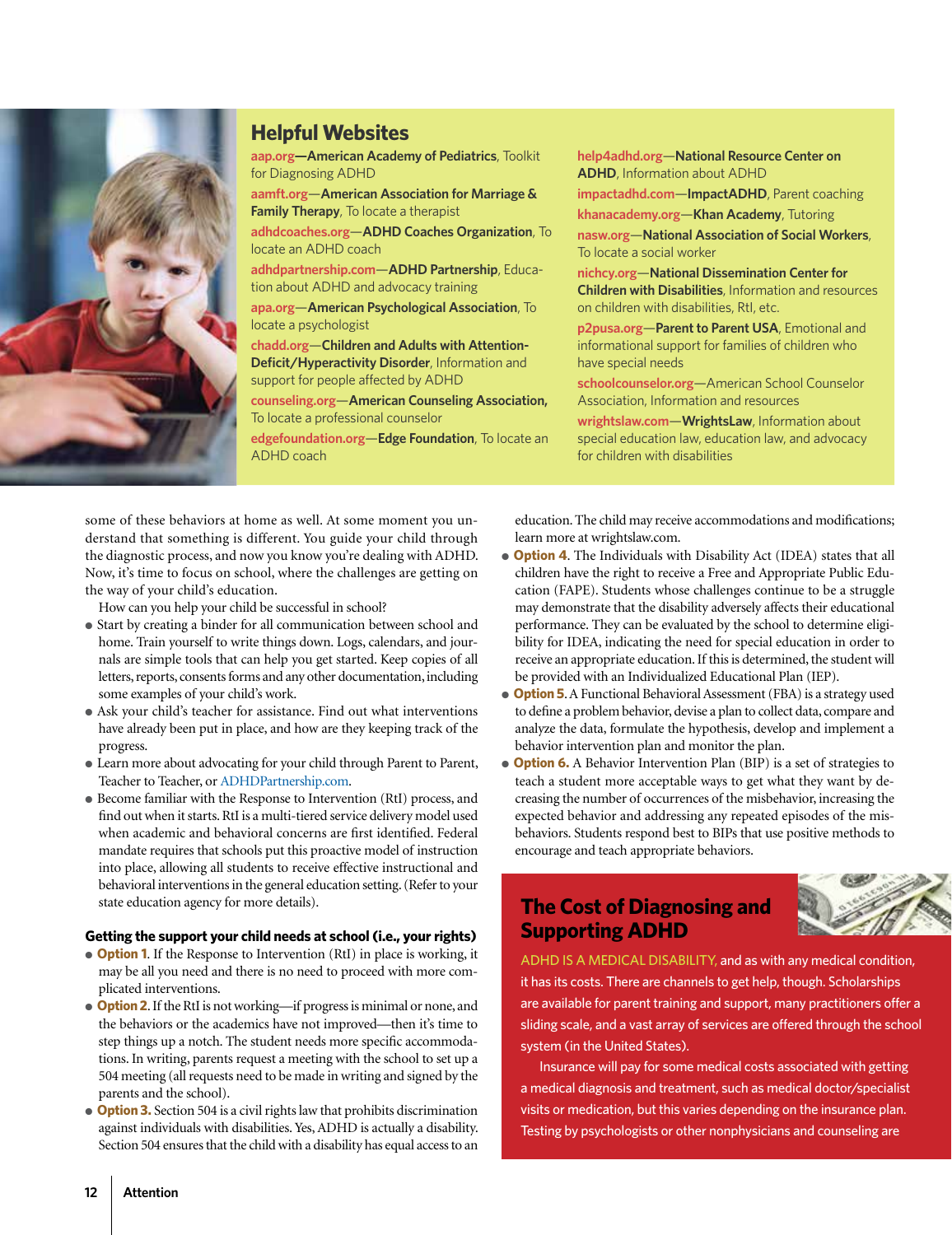### **Gifted children**

While there is still limited research in this arena, some literature shows that gifted children with ADHD are better served when strategies are used to develop their talents. In other words, students do well when attention is placed on what they are good at—their strengths—rather than on remediation of their deficits. In addition, not all ADHD interventions are appropriate for gifted children. For example, shortening work time and simplifying tasks might actually increase frustration when it's employed in an area of strength for the student.

To develop better strategies, it is important to work with people who are very knowledgeable about ADHD and gifted children, so that they can collaborate with the other professionals to create a plan. When a teacher understands how ADHD affects the child, and which executive functions are getting in his/her way, that teacher is better suited to set a plan (with data) that the child will benefit from, following the same principles of the FBA.

### **Advocacy**

It is the parents' responsibility to understand ADHD and their child's rights, and begin to teach their children about how to advocate for themselves from the earliest age possible. The ultimate goal of advocating for our children is to enroll them in taking ownership of their own education.

### **Who can help?**

- In the schools—administrators, teachers, nurses, school counselors, psychologists, behavioral specialists, paraprofessionals, occupational therapists, speech language pathologists, special education teachers and coordinators, school case managers, tutors and any other school personnel you identify as a potential or key player of your child's team (such as a librarian, cafeteria staff).
- In the community—educational advocates, mental health providers such as psychiatrists and psychologists, counselors, social workers, therapists, nurse practitioners, physician assistants, coaches who specialize in ADHD, support groups (such as CHADD), parent coaching programs (such as Impact ADHD), and training programs such as Parent to Parent and Teacher to Teacher.

When advocating for your child, define the problem (academic and/or behavioral). Systematically collect data, compare, analyze, and develop a plan. Then, monitor the plan. Create a multidisciplinary treatment team and insure everyone on your team knows and understands your child's ADHD. Educate yourself and the school. Don't hesitate to ask for help when needed.



insurance-specific, though many do get coverage for these services. Educational testing is not covered by insurance. Parents frequently seek psychological, educational, and social testing in the school, which is free if the child is eligible. County or state testing and training programs are available in some states. Services of a tutor or a coach, or enrollment in parent training programs, are generally private pay, though there are many avenues for scholarships and discounts, and a great deal of support is available online for free at **khanacademy.org** (tutoring); **impactadhd.com** (parent coaching); **chadd.org** (parent support).

### Kids are **unique.**

Let's treat them

that way.



### Join us for an Open House at Landmark College

- Learn about our new **B.A. in Liberal Studies** — and other degree options
- Sit in on a student panel
- Meet with faculty and staff
- Take a student-led campus tour
- Learn about admissions and financial aid

### **Register Today!**

Online: **landmark.edu/openhouse** Email: **admissions@landmark.edu** Phone: **802-387-6718**



**Ask About Our New Graduate Certificate for Educators!**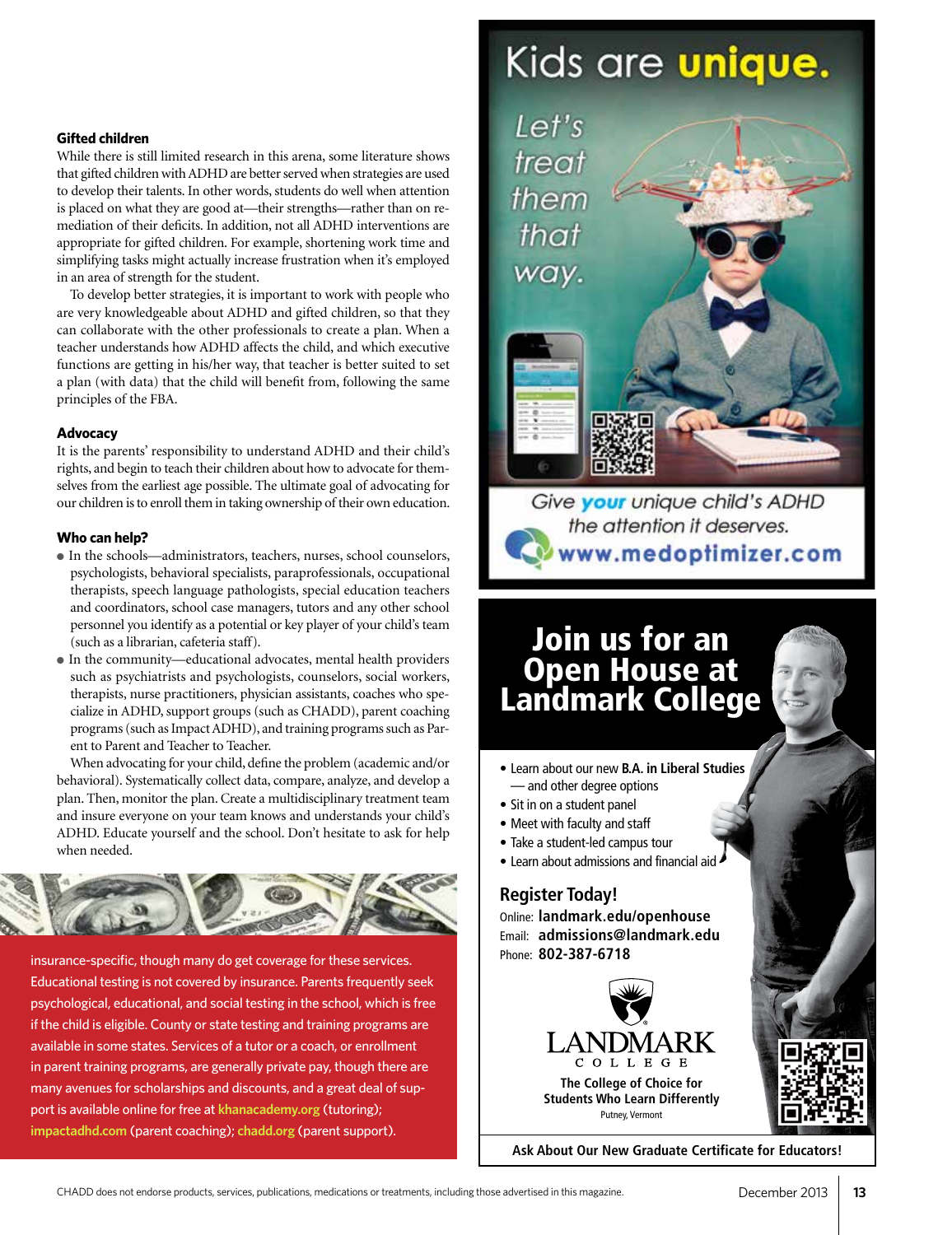

### **SOCIAL-EMOTIONAL Case Management**

### *by Elaine Taylor-Klaus, CPCC, ACC*

As with education and medical care, parents must understand the common social and emotional challenges that children with ADHD tend to face. Then, we must have a sense of who might be available to help us help our kids!

On the surface, understanding the social-emotional dynamics around managing ADHD may seem vague, as the needs may not appear concrete and specific. And yet, according to Russell Barkley, PhD, emotional management is a critical skill for employment success in adulthood. When adults with ADHD run into challenges in the workplace, it tends to be caused by poor emotional management, rather than problems with work performance.

Here's the good news: Emotional self-management is something parents can teach children. So, in our role as parent case manager, we must understand and learn to manage social and emotional development.

What social-emotional issues are most important?

- **ADHD impacts all relationships.** There's no aspect of our children's lives that is not impacted by ADHD. Whether they're struggling with how to relate to friends, grandparents, teachers, siblings, or even you, their parent—it's up to you to understand how the ADHD shows up for your child, and where it's impacting relationships as specifically as possible. *Strategy:* Educate yourself and family members about ADHD.
- **It's hard to make friends.** Kids with ADHD don't necessarily and naturally know how to make friends. In fact, they actually need to be taught how. It can be awkward to get to know someone, especially when it looks like everyone else does it so easily. You need to understand how the ADHD is impacting the development of friendships so that you can guide your child to success. For example, your child might need some "pick-up lines" or role-play practice to provide key skills for social situations.

Also, it's important to understand that your children may be quite fine with just a few friends, and they may happy to have friends of different ages. Sometimes, strong relational connections may start with animals, not people. It's okay. Foster good relationships wherever they are possible and healthy.

*Strategy:* Start by inviting a friend over for a short period of time.

● **Keeping friends.** The care and feeding of relationships is another skill that children must learn. There is, after all, an art to maintaining friends, and it requires initiation, effort and memory—not exactly easy tasks for our kids. For example, a child might need to learn how to express interest in her friends, or how to follow up when she knows things are happening in her friend's life.

*Strategy:* Model by telling your child when you do something to maintain a friendship.

- **Build self-esteem and confidence.** Our kids are constantly getting redirected, and they tend to feel "wrong" a lot! This can rob them of their confidence and lower their self-esteem. It's critical for you to counter that cycle and help them see all the things they do well, however small they might be. If you believe in your kids, they will begin to believe in themselves. If they feel like you don't, chances are they won't, either. *Strategy*: Acknowledge even the smallest successes, repeatedly.
- **Create a team environment at home.** Sibling squabbles are quite common with annoying or constantly chattering brothers or sisters who have ADHD. But siblings are the longest relationships your kids will have in their lives, and it's critically important to create a team environment in your family. You'll want to help your children learn to cheer each other on, instead of competing with each other—or worse, dismissing each other.

*Strategy:* Play games as a family that teach cooperation and encourage following the rules without drama (use humor).

● **Teach emotional management.** The healthy and appropriate expression of emotion is fundamental to relationship success. Our kids need to learn to manage frustration, communicate clearly, and regulate their highs and lows. This often starts with setting a tone in the home that is calm and supportive, providing structures that reinforce positive communication.

### **Glossary of Support Professionals**

- **PEDIATRICIAN**—Medical doctor who specializes in the care of children and teens.
- **CHILD NEUROLOGIST**—Medical doctor who can diagnose ADHD and neurological disorders that may exist concurrently.
- **PEDIATRIC PSYCHIATRIST**—Medical doctor who diagnoses and treats ADHD and other mental and emotional disorders in children and teens.
- **PSYCHOLOGIST**—Licensed professional who administers psychological testing, and does counseling with parents and children and teens.
- **NEUROPSYCHOLOGIST**—Performs psychological testing and specializes in brain functioning and its effects on thinking, reasoning, and learning.
- **BEHAVIORAL SPECIALIST**—Helps parents and children or teens learn how to deal with behavioral problems that arise at home and at school.
- **PHYSICAL THERAPIST**—Helps clients with coordination and mobility issues.
- **OCCUPATIONAL THERAPIST**—Works to improve skills and activities of daily living to increase performance and participation.
- **SPEECH THERAPIST**—Diagnoses and treats communication disorders.
- **PARENT COACH**—Helps parents set goals and take action, set clear expectations, and manage behavior, improve communication, and instill confidence.
- **CLINICAL SOCIAL WORKER**—Helps parents and children or teens identify areas of need, evaluates mental health issues, and finds supportive services for families.
- **PROFESSIONAL COUNSELOR**—Works with families on strategies to overcome the obstacles and challenges they face.
- **SOCIAL SKILLS TEACHER**—Works directly with children or teens to teach communication and life skills.